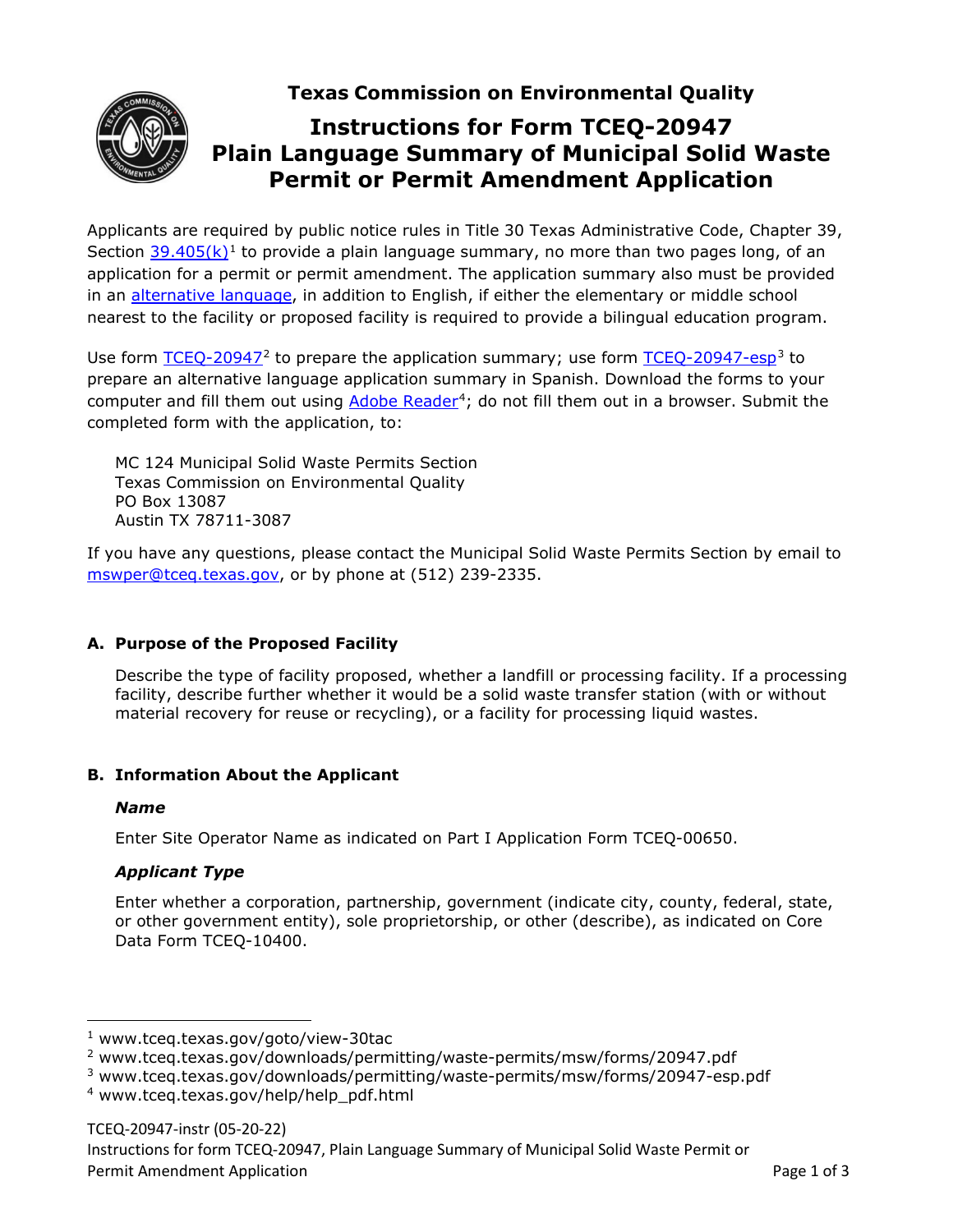# *Facility Name*

Enter Facility Name as indicated on Part I Application Form TCEQ-00650.

## *Permit Application Number*

Enter permit application number. Include amendment letter for permit amendment application.

#### *Customer Number (CN)*

Enter Customer Number as indicated on the Core Data Form (form TCEQ-10400) submitted with the application.

# *Regulated Entity Reference Number (RN)*

Enter Regulated Entity Reference Number (RN) as indicated the Core Data Form (form TCEQ 10400) submitted with the application..

# **C. Location of the Proposed Facility**

#### *Facility Address or Description*

Enter county and facility street address, or if no street address, the Physical Location Description and Nearest City from Core Data Form TCEQ-10400.

#### *Link to Map of Facility Location*

Follow instructions at [www.tceq.texas.gov/gis/hb-610-viewer](https://www.tceq.texas.gov/gis/hb-610-viewer)<sup>[5](#page-1-0)</sup> to place a marker on a map at the facility location and produce a short URL to the map. Enter the short URL in this field.

# **D. Information about Facility Operation**

#### *What types of waste would be received?*

Describe the types of waste that would be accepted, and the sources. Examples: municipal solid waste from residential and commercial sources, construction and demolition waste, nonhazardous industrial waste (specify classes), medical waste, special waste (specify which), sludge, grease trap waste, grit trap waste, septage.

# *What geographical area would the wastes come from?*

Describe the geographic regions from which waste would be received. Identify counties and communities.

# *What days and hours would the facility operate?*

Specify the waste acceptance hours and the facility operating hours. Waste acceptance hours may be any time between the hours of 7:00 a.m. and 7:00 p.m., Monday through Friday, unless otherwise approved in the authorization for the facility. Operating hours for operating heavy equipment and transporting materials on- or off-site may be any time between the hours of 5:00 a.m. and 9:00 p.m., Monday through Friday, unless otherwise approved in the authorization for the facility.

<span id="page-1-0"></span><sup>5</sup> www.tceq.texas.gov/gis/hb-610-viewer